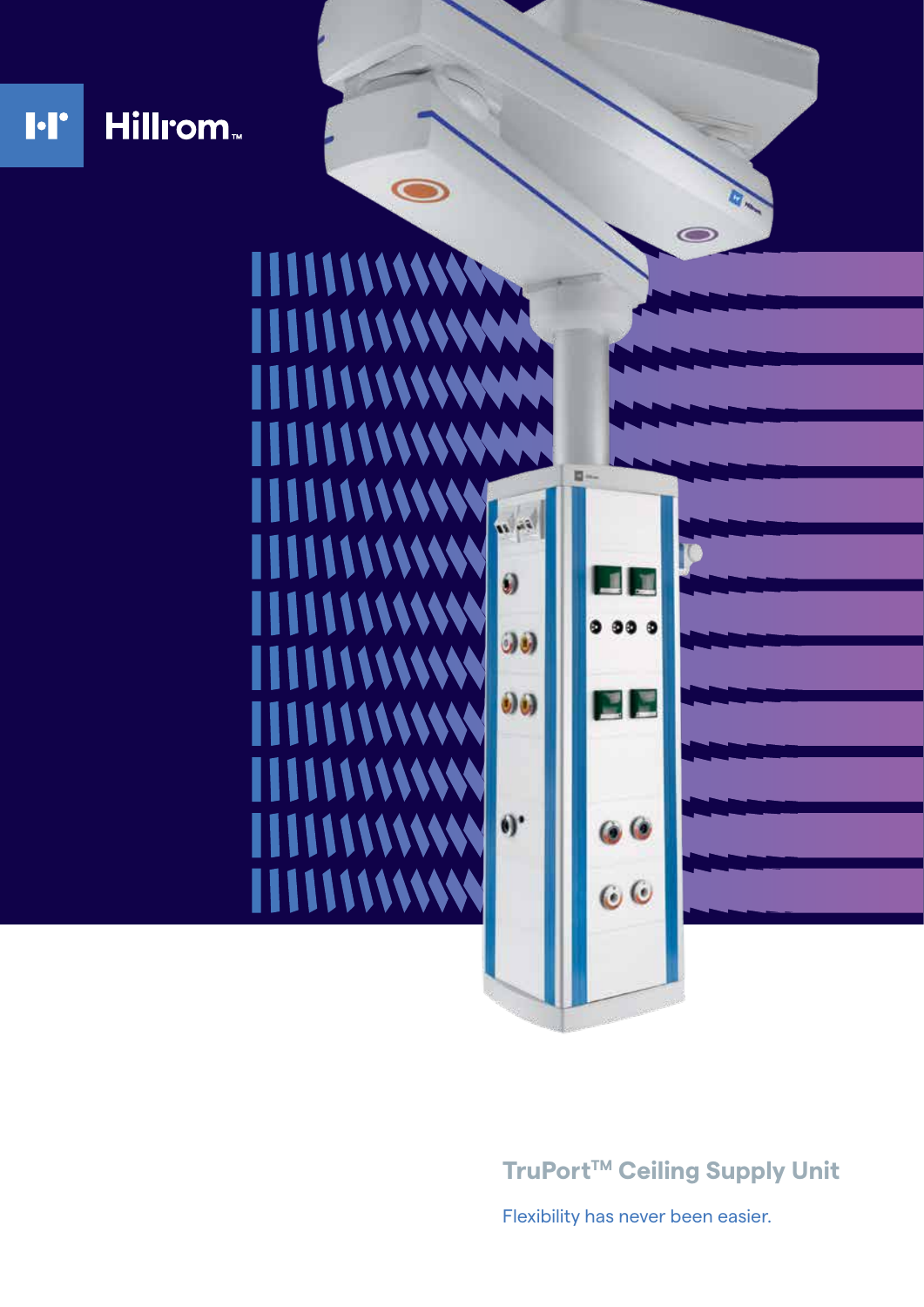## **READY FOR EVERY ASSIGNMENT**

**TTTTT** 

#### **TRUPORTTM CEILING SUPPLY UNIT: FUNCTIONAL SOLUTIONS FOR GREATER FLEXIBILITY AND IMPROVED ERGONOMICS**

Medical workstations in ICUs and operating rooms are subject to new challenges and modifications almost daily. An increasing number of devices and instruments are improving medical possibilities but require extremely flexible supply systems: not just adjustable storage areas or extendable connections for gas, electricity and data, but improved safety and ergonomics too. It is imperative that everything is in the right place.

The highly flexible, ceiling-mounted system satisfies all end user requirements. Its modular design allows you to integrate new components whenever necessary or indeed to completely reconfigure the supply units. This versatility makes the TruPortTM Ceiling Supply Unit one of the most efficient and future-proof supply systems in the world.

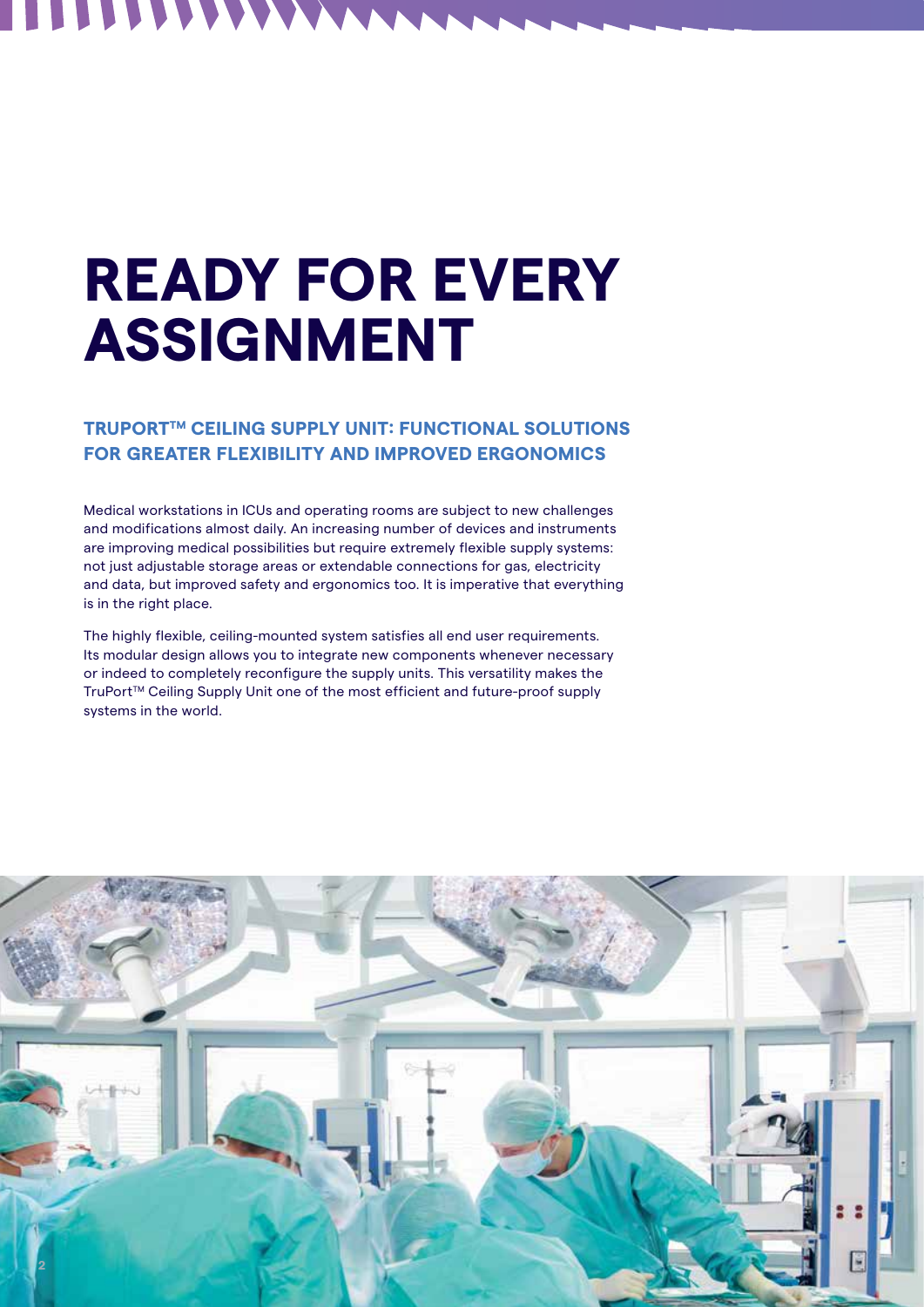### **YOUR BENEFITS AT A GLANCE**

#### **FUTURE-PROOF**

The flexible architecture of the TruPort™ Ceiling Supply Unit makes it easy to switch innovative components and accessories including the supply modules for gas, electricity and data.

### **ADAPTABILITY**

The support heads can be easily and quickly equipped with supply modules, different components and accessories on all four sides and along their entire length.

#### **ERGONOMICS**

The color-coded brake design, intelligent work-station components and optional motorized lifting mechanisms provide for a comfortable and intuitive system.

#### **INTELLIGENCE**

The optional MPC Rail is the central point of control on the support head and is also used to attach innovative accessories and supply them with power.

#### **PERFORMANCE**

Large coverage area, high load capacity and almost unlimited configuration options make a broad range of applications possible.

#### **DESIGN**

Closed, flush-fitting surfaces help achieve hygiene requirements and make the system aesthetically pleasing.

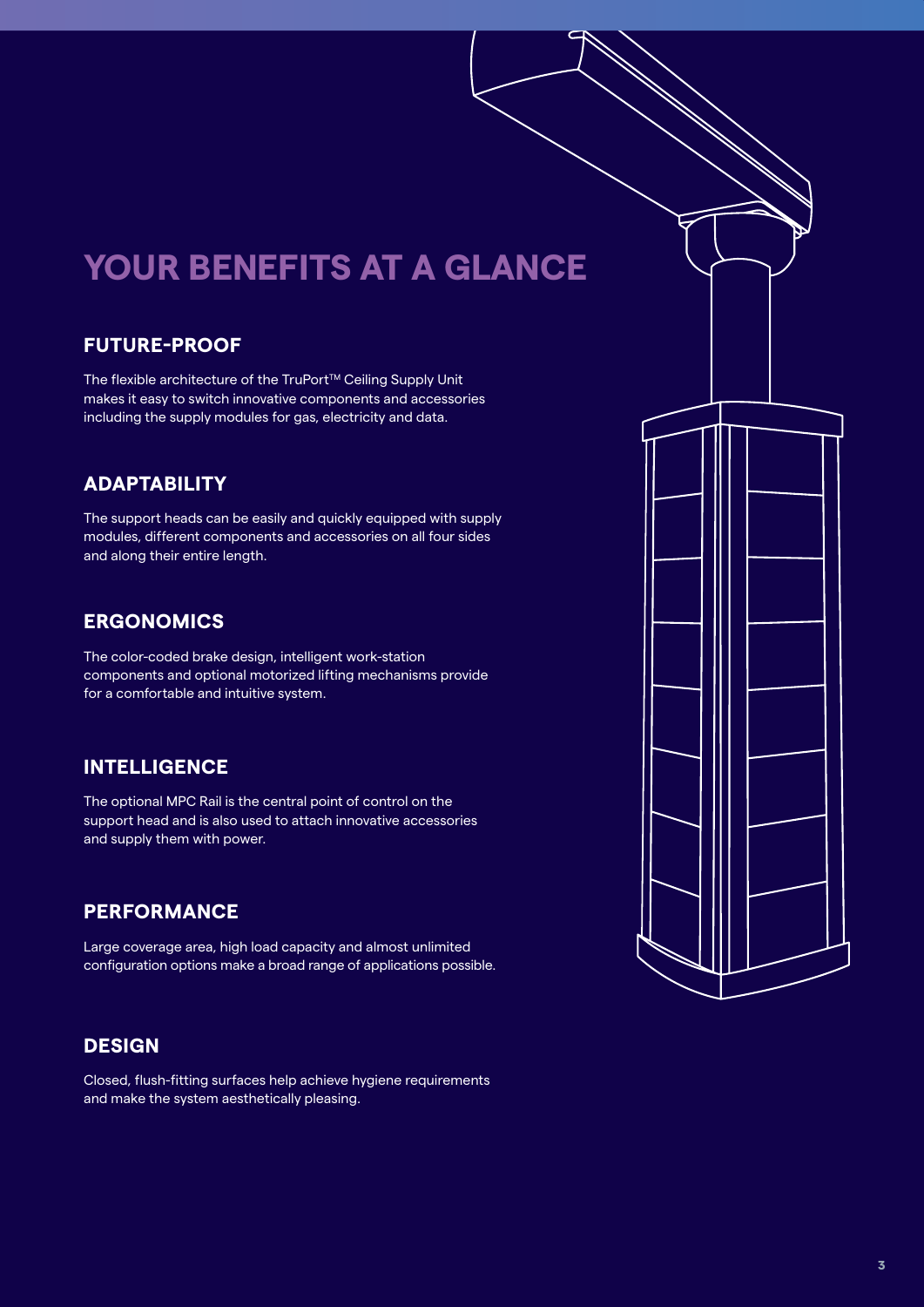

## **A MASTERPIECE OF MODULARITY**

As a revolutionary, modular system, the TruPort™ Ceiling Supply Unit meets all user requirements. In addition to the supply modules, the support head can be equipped with different shelves and drawers to suit individual requirements at any time.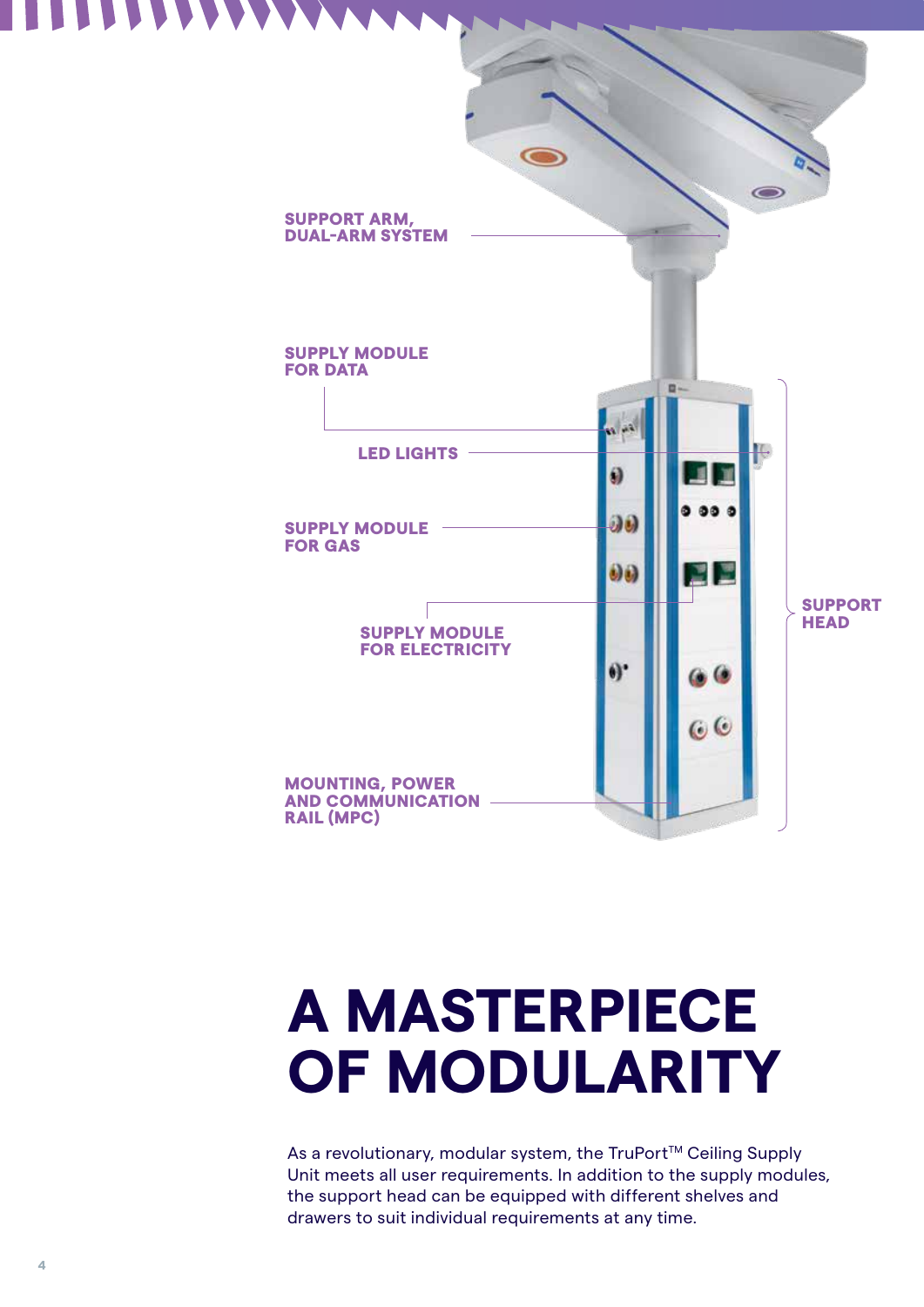#### **CONFIGURE WITH FREEDOM**



**Medium-load shelf, maximum of two drawers, with optional control handle.**



**The heavy-load shelf with keyboard drawer makes it easy to document in the room; its handle-free design also makes it easy to clean.**



**Heavy-load shelf, maximum of four drawers, with optional control handle.**



**The quick connect mechanism provides straightforward, tool-free attachment.**

#### **THE RIGHT COMPONENTS FOR EVERY WORKSTATION**

The click mechanism allows different components to be fixed to the integrated M-Rail and MPC-Rail at all heights and on every side, without the need for tools. A wide range of components are available for individual workstation design. Shelves of different sizes for medium and heavy loads provide space for every type of medical-technical device. Different drawer designs support ongoing processes and make it easier to work.



**Removal of supply module with a Hillrom extraction tool.** 

#### **A FREELY CONFIGURABLE SYSTEM HEAD**

Every TruPort™ Ceiling Supply Unit support head can be equipped with different supply modules required, from gas to electricity and data. Trained personnel can make additions or changes easily without the need for common tools, even after initial installation.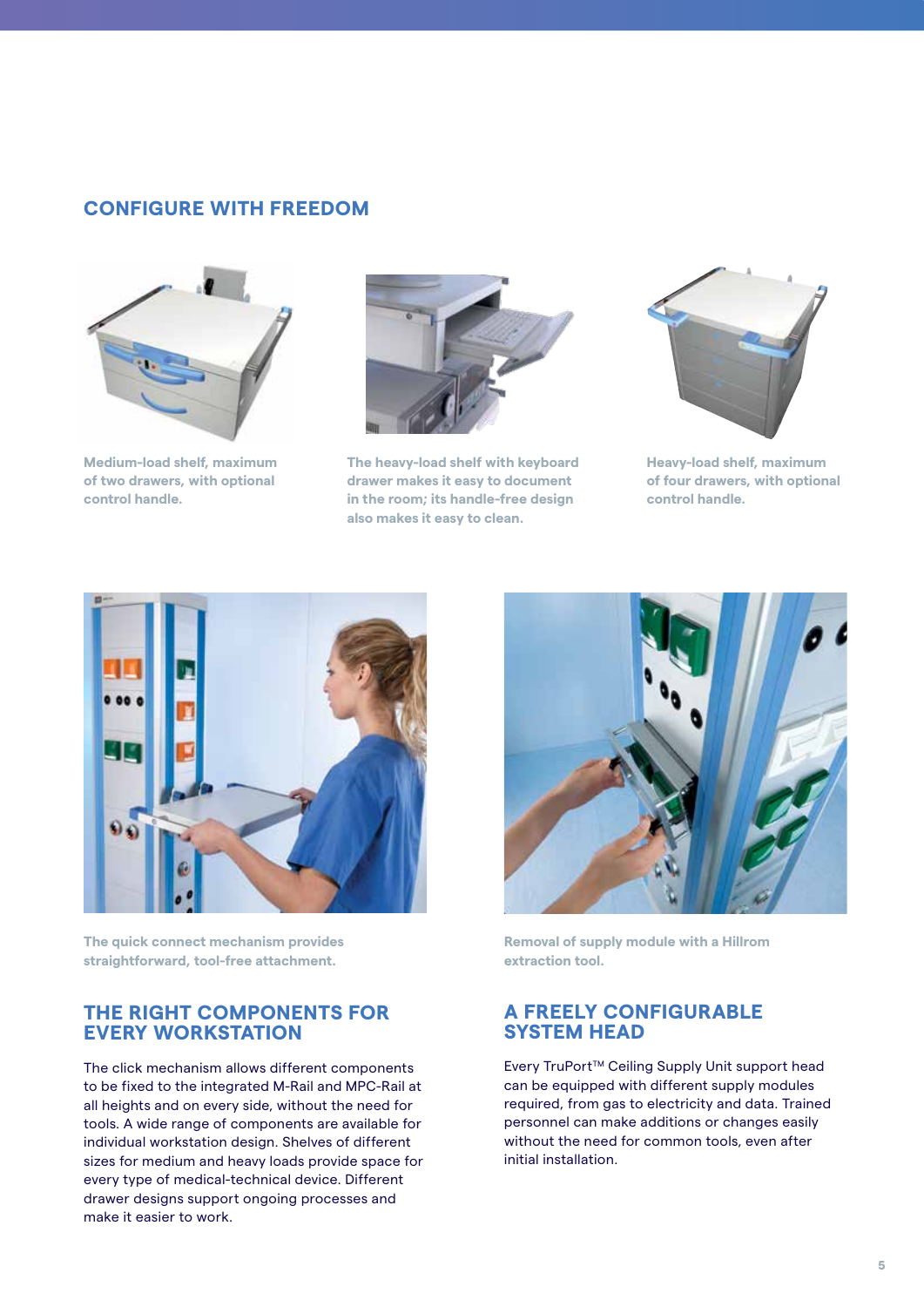# **FLEXIBLE FOR GREATER EASE OF USE**

#### **FLEXIBLE AND INTELLIGENT**

 $\blacksquare$  $\blacktriangledown$  $\blacktriangledown$ V

Special electronic workstation components can be attached to the optional MPC Rail which uses low voltage power. Function commands are forwarded via a BUS system, providing for new possibilities for workstations that are more innovative and ergonomic than ever before.



**Click mechanism for comfortable, tool-free insertion of pivoting LED lamp.**



**Ease of use thanks to remote control of MPC Rail – for raising the anesthesia device and operating the brake.**



**MPC Rail: intelligent with 24 V rail and integrated BUS system.** 



**Of special benefit in the ICU: drawer with AmbientLine desk illumination.**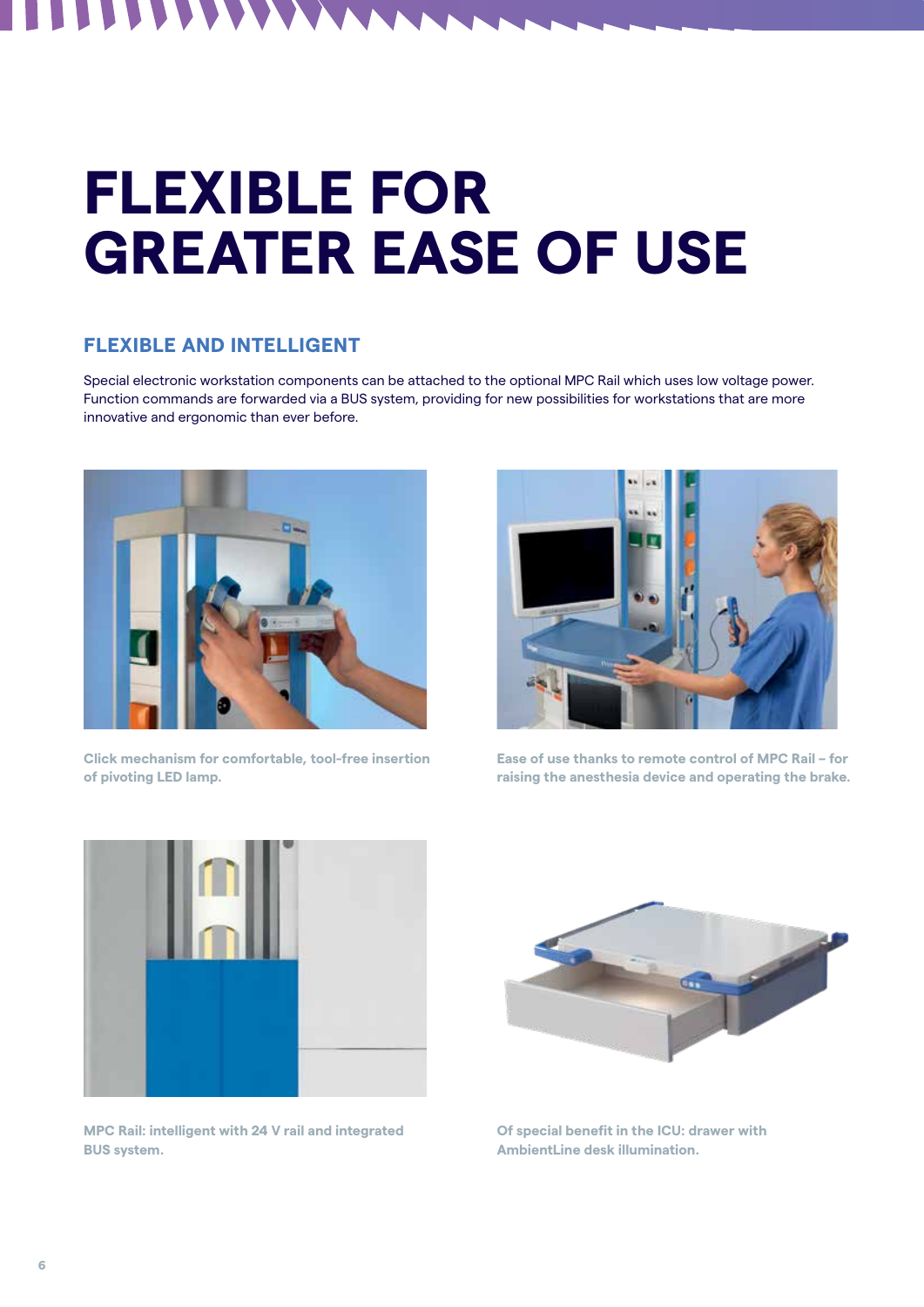### The elements of the TruPort<sup>™</sup> Ceiling Supply Unit:

#### **TECHNICAL SPECIFICATIONS**

|                                                  | <b>STANDARD</b>                                                                                                                                                                          | <b>ADD. OPTION WITH MPC RAIL</b>                                                                                                                                                    |
|--------------------------------------------------|------------------------------------------------------------------------------------------------------------------------------------------------------------------------------------------|-------------------------------------------------------------------------------------------------------------------------------------------------------------------------------------|
| <b>Support arms</b>                              |                                                                                                                                                                                          |                                                                                                                                                                                     |
| Support arm reach                                | single arm system: up to 51"/1,300 mm<br>dual arm system: up to 126"/3,200 mm                                                                                                            |                                                                                                                                                                                     |
| <b>Brake system</b>                              | friction<br>pneumatic                                                                                                                                                                    | electro-pneumatic brake system<br>electro-magnetic brake system <sup>[1]</sup>                                                                                                      |
| <b>Ceiling attachment</b>                        | suspended ceiling clearance up to<br>98"/2,500 mm<br>seismic approved                                                                                                                    |                                                                                                                                                                                     |
| Height adjustment                                | Available                                                                                                                                                                                |                                                                                                                                                                                     |
| <b>Support head</b>                              |                                                                                                                                                                                          |                                                                                                                                                                                     |
| <b>Dimensions</b>                                | M (12" x 9"/310 x 220 mm)<br>L (12" x 12"/310 x 310 mm)                                                                                                                                  | $M:$ -<br>L: Integration of motorized lifting system                                                                                                                                |
| Lengths                                          | up to 69"/1,750 mm                                                                                                                                                                       |                                                                                                                                                                                     |
| <b>Supply modules</b>                            |                                                                                                                                                                                          |                                                                                                                                                                                     |
| Data module reorganization                       | Available                                                                                                                                                                                |                                                                                                                                                                                     |
| Gas module reorganization                        | Available                                                                                                                                                                                |                                                                                                                                                                                     |
| <b>Electric power module</b><br>reorganization   | Available                                                                                                                                                                                |                                                                                                                                                                                     |
| <b>Workplace components</b>                      |                                                                                                                                                                                          |                                                                                                                                                                                     |
| <b>Toolless mounting with</b><br>click mechanism | Available                                                                                                                                                                                | electronic components                                                                                                                                                               |
| <b>AmbientLine modules</b>                       | AmbientLine Floor, AmbientLine Ceiling                                                                                                                                                   | AmbientLine Desk, AmbientLine Floor,<br>AmbientLine Ceiling                                                                                                                         |
| <b>Shelves and drawers</b>                       |                                                                                                                                                                                          |                                                                                                                                                                                     |
| Load capacity                                    | medium load shelf: 110 lbs/50 kg<br>heavy load shelf: 176 lbs/80 kg                                                                                                                      |                                                                                                                                                                                     |
| <b>Operating element on shelfs</b>               | for medium load shelf                                                                                                                                                                    | for heavy load shelf                                                                                                                                                                |
| Shelf dimensions (W x D)                         | medium load shelf:<br>21", 25" x 19"/ 530, 630 x 480 mm<br>heavy load shelf:<br>17"[2], 21", 25", 29" x 19"/ 430[2], 530, 630,<br>730 x 480 mm<br>depth extension kit 3"/70 mm available | medium load shelf:<br>25" x 19"/ 530, 630 x 480 mm<br>heavy load shelf:<br>17"[2], 21", 25", 29" x 19"/ 430[2], 530, 630,<br>730 x 480 mm<br>depth extension kit 3"/70 mm available |
| Number of drawers per shelf<br>Max. 4            | medium load shelf: max. 2<br>heavy load shelf: max. 4                                                                                                                                    |                                                                                                                                                                                     |

1. Country-specific

2. 430 mm (17") width also available in 260 mm (10") depth

Subject to change without notice. The information provided in our quotation and order confirmation is decisive.